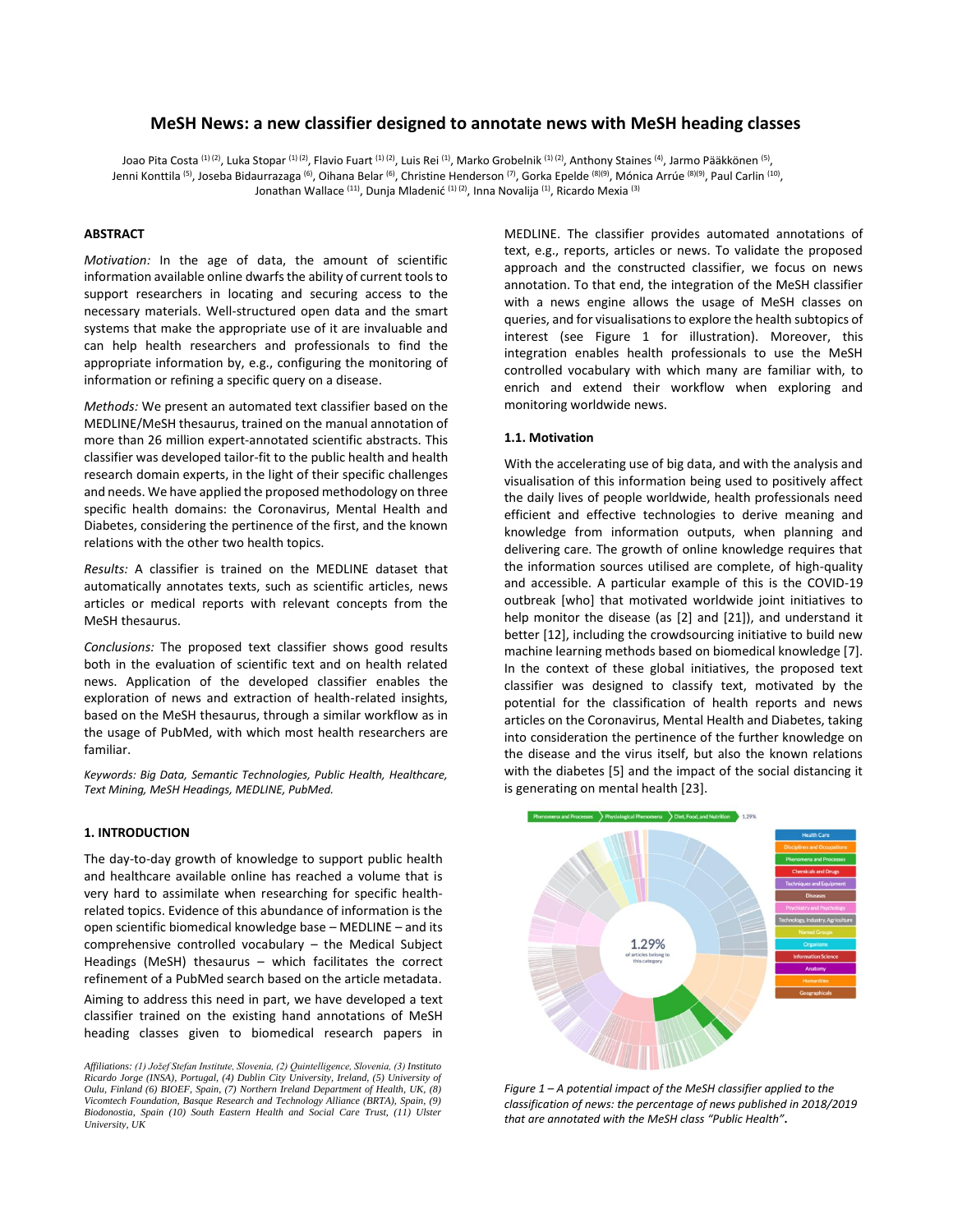A particular example of a well-established, useful and meaningful tool in the daily life of health professionals is the PubMed search engine, which allows access to state-of-the-art medical research. This tool is frequently used to gain an overview of a certain topic using several filters, tags and advanced search options. PubMed has been freely available since 1997, providing access to references and abstracts on life sciences and biomedical topics. MEDLINE is the underlying open database [9] served by the controlled vocabulary of the MeSH Headings, both of them maintained by the North American National Library of Medicine (NLM). The MeSH vocabulary is often used by health professionals on to refine the search results provided by PubMed. This is done via the PubMed search engine directly, or via research assistant tools that integrate the access to this vocabulary such as Zotero.

The gain of automated knowledge discovery from MEDLINE/MeSH is transformative in medical research and can influence the progress of biomedical research [19]. In the context of the meaningful integration and usage of data, the EU H2020 project MIDAS (Meaningful Integration of Data, Analytics and Services) [14] is developing a big data platform that facilitates the utilisation of healthcare data beyond the existing isolated systems, making that data available for enrichment with open data. This data fusion approach thus enables evidence-based health policy decision making, and potentially may lead to significant improvements in healthcare and quality of life for all citizens [3].

The proposed classifier can also be easily integrated into a news search engine. There are several examples of such systems, and a range of news sources that can be annotated by the classifier to leverage its potential. The worldwide health monitoring potential of this tool was discussed in [16] in the context of Public Health decision-making support, though its application can extend to any domain where the automated annotation using terms from a health-related vocabulary such as that of the MeSH thesaurus could be useful.

### **1.2. Related work**

There have been several well-accepted initiatives to use MeSH for the classification of text, often focusing on specific scientific problems [20]. More general approaches include: the Medical Text Indexer (MTIFL) [1], that provides MeSH indexing recommendations to support the human indexers of the NLM; the MeSH Now [11], including a learning-to-rank framework; the MeSH on Demand<sup>1</sup>, that suggests MeSH vocabulary explicitly mentioned in the input text; and the Semantic MEDLINE [8], that aims for the semantic knowledge representation of MEDLINE itself. The latter two are very different in characteristics from the MeSH classifier proposed in this paper. The MTIFL and the MeSH Now are tools developed by the NLM designed to address the needs of the PubMed user. The Semantic MEDLINE initiative is different in the sense that it focus research on the semantic knowledge specific problems related to the summarization of MEDLINE citations. The MeSH Now technology is also aiming for the automatic MeSH indexing, with a tailor-fit methodology to the MEDLINE articles. The MeSH classifier we are proposing is also trainned over the

knowledge base provided by MEDLINE, integrating the concerns from the public health community. Though, it is a hierarchical labelling method, designed to perform efficiently in text that is not tied to the formal jargon of the domain, allowing for the classification of, e.g., reports or news articles.

#### **2. BUILDING THE CLASSIFIER**

#### **2.1 Data and metadata description**

The 2019 version of the MEDLINE dataset used to build the automated classifier proposed in this paper includes citations from more than 5,200 journals worldwide in approximately 40 languages (about 60 languages in older journals). It stores structured information on more than 27 million records dating from 1946 to the present. In most cases, the title and abstract are available but not the main body of the work. About 500 000 new records are added each year. 17.2 millions of these records are listed with their abstracts, and 16.9 million articles have links to full-text, of which 5.9 million articles have full-text available for free online use. In particular, it includes 443 218 full-text articles with the key-words string "public health".

| <b>Items</b>                       | <b>Public Health</b> | <b>All Domains</b> |
|------------------------------------|----------------------|--------------------|
| Number of abstracts                | 110023               | 27361292           |
| Number of full-text articles       | 43844                | 17538890           |
| Number of languages                | 42                   | 58                 |
| Number of MeSH heading descriptors | 10756                | 29256              |
| Maximum depth of the MeSH tree     | 6                    | 13                 |
| MeSH tree roots (major categories) | ς                    | 16                 |

*Table 1 – Dataset description based on the statistics for the open dataset MEDLINE and the MeSH headings*

The comprehensive controlled vocabulary associated with the MEDLINE dataset – MeSH – delivers a functional system of indexing both journal articles and books in life sciences. It has proven very useful in the search of specific topics in medical research, and is commonly used by medical researchers conducting initial literature reviews before engaging in particular research tasks [17]. Trained NLH librarians annotate the articles in MEDLINE with MeSH descriptors. These descriptors permit the user to explore a certain biomedical related topic, which relies on curated information made available by the NIH. MeSH is composed of 16 major categories (covering anatomy, diseases, drugs, etc.) that further subdivide from the most general to the most specific, with as many as 13 hierarchical depth levels.

This rich data structure in the MEDLINE open set is manually annotated (although assisted by semi-automated NIH tools) and therefore is not available for the most recent citations. The MEDLINE dataset is mostly in English but includes also a significant volume of abstracts translated from other languages.

<sup>1</sup> https://meshb.nlm.nih.gov/MeSHonDemand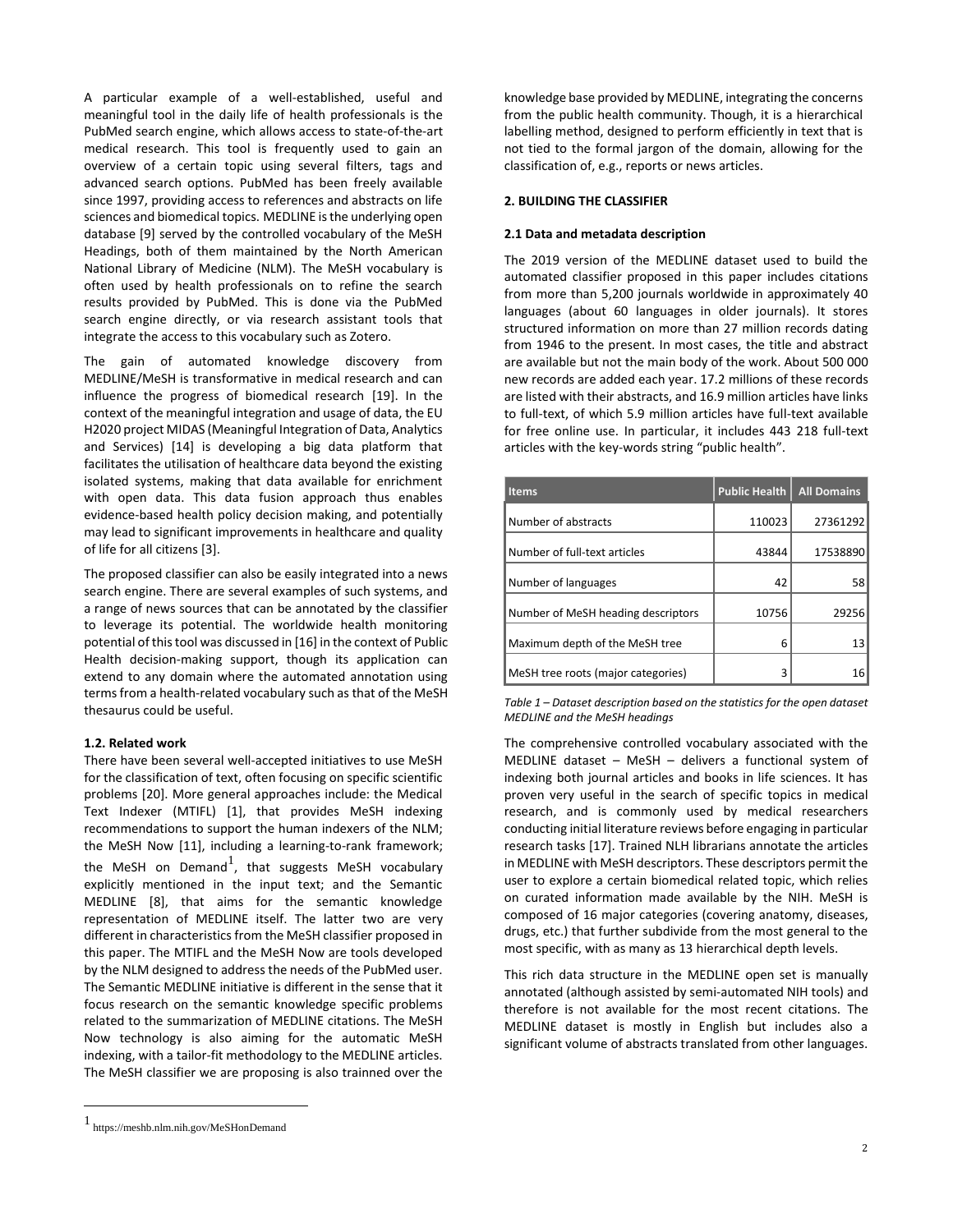|                                                                                                                                           | newly discovered roles are revealing new mechanisms of virus                                                                               |                   |  |  |
|-------------------------------------------------------------------------------------------------------------------------------------------|--------------------------------------------------------------------------------------------------------------------------------------------|-------------------|--|--|
|                                                                                                                                           | replication and pathogenicity, whilst enhancing our understanding of                                                                       |                   |  |  |
| the broad functions of each ebolavirus viral protein (VP). Many of<br>these new functions appear to be unrelated to the protein's primary |                                                                                                                                            |                   |  |  |
|                                                                                                                                           | function during virus replication. Such new functions range from                                                                           |                   |  |  |
|                                                                                                                                           | bystander T-lymphocyte death caused by VP40-secreted exosomes                                                                              |                   |  |  |
|                                                                                                                                           | to new roles for VP24 in viral particle formation. This review                                                                             |                   |  |  |
|                                                                                                                                           | highlights the newly discovered roles of ebolavirus proteins in order<br>to provide a more encompassing view of ebolavirus replication and |                   |  |  |
|                                                                                                                                           | pathogenicity.                                                                                                                             |                   |  |  |
|                                                                                                                                           |                                                                                                                                            |                   |  |  |
|                                                                                                                                           | Number of categories:<br>10                                                                                                                |                   |  |  |
|                                                                                                                                           |                                                                                                                                            |                   |  |  |
|                                                                                                                                           | Classify                                                                                                                                   |                   |  |  |
| #                                                                                                                                         | <b>MeSH Categories:</b><br>Category                                                                                                        | <b>Similarity</b> |  |  |
|                                                                                                                                           |                                                                                                                                            |                   |  |  |
| 1                                                                                                                                         | Phenomena and Processes/Microbiological Phenomena/Virus<br>Physiological Phenomena/Virus Replication                                       |                   |  |  |
|                                                                                                                                           |                                                                                                                                            |                   |  |  |
| $\overline{2}$                                                                                                                            | Phenomena and Processes/Microbiological Phenomena/Virus                                                                                    |                   |  |  |
|                                                                                                                                           | Physiological Phenomena                                                                                                                    |                   |  |  |
| з                                                                                                                                         | Phenomena and Processes/Microbiological Phenomena/Virus                                                                                    | 16%               |  |  |
|                                                                                                                                           | Physiological Phenomena/Virus Release                                                                                                      | 21%<br>17%        |  |  |
| Δ                                                                                                                                         | Phenomena and Processes/Chemical Phenomena/Biochemical                                                                                     | 16%               |  |  |

*Figure 2 - An example of the MeSH classifier output for the automated MeSH annotation of a scientific article abstract extracted from PubMed (in the body of text above), the MeSH class rank (on the left), their MeSH tree path in the MeSH ontology-like structure (in the centre), and a measure of the similarity of each class to the text (on the right).*

### **2.2. Classifier description**

We have made available an automated classifier inspired by [12] and based on [6] that is able to suggest MeSH categories for any health-related text. It is trained with the part of the MEDLINE dataset that is already annotated with MeSH and is able to suggest categories for submitted text snippets. These texts can be abstracts that do not yet include MeSH classification, medical summary records or even health related news articles.

To have an efficient automated annotation of text based on the already existing health-related categories provided by MeSH, we use the nearest centroid classifier [14] constructed from abstracts of the MEDLINE dataset and their associated MeSH annotations. Each document is embedded in a vector space as a feature vector (bag-of-words BoW) of Term Frequency-Inverse Document Frequency (TFIDF) weights. The features are words and phrases and the weights reflect how important a word or a phrase is to a document within the collection. The classifier is trained in such a way that for each category, a centroid is computed by averaging the embeddings of all the documents in that category. For higher levels of the MeSH structure, as suggested in [18], we also include all the documents from descendant nodes when computing the centroid. To classify a document, the classifier first computes its embedding and then assigns the document to one or more categories whose centroids are most similar to the document's embedding. We measure the similarity using pairwise cosine distance (BoW Similarity Measure) between the embeddings. Figure 3 showing the architecture of the MeSH Classifier, where the BoW

Vocabulary is calculated on the whole collection of abstracts during the process of training the classifier and is used for embedding documents in a vector space. BoW Similarity Measure is used during the process of classification, when documents are being annotated by MeSH categories.

The classifier checks all the categories and returns an order list of all the MeSH categories according to their relevance for annotating the provided text. The demonstrator version of the MeSH classifier available online through a web portal $^2$  (shown in Figure 2) provides the position number in the annotation and the percentage representing the weight of the MeSH term in the annotation (based on the cosine similarity). The classifier can be also used through a REST API<sup>3</sup>, using a POST call, and taking a JSON input that includes the text to be classified. The availability of a well-defined API facilitates further integration with news aggregators (discussed in Section 4) and other systems. The MeSH classifier can suggest categories for any text documents including research papers, medical reports and news articles..



*Figure 3 - A high-level diagram of the MeSH Classifier architecture*

# **2.3. Learning approach**

Research showed there is no existing database of curated and reliable data that can be used as the golden standard for testing automatic MeSH classifiers. For this purpose, we evaluated the system by leaving out one year of MEDLINE abstracts to be used as an evaluation dataset. For this reason, the classifier was trained on the MEDLINE 2018 dataset (27 837 540 article abstracts), leaving the latest batch of annotated abstracts out. Then, the model was evaluated against new data from the MEDLINE 2019 dataset (325 128 articles), i.e., the handannotations of the articles that where not annotated in the 2018 version. The complexity of the MeSH tree impacts the learning procedure in the time spent to this aim.

To improve the learning time, we reduced the complexity of the MeSH tree by deleting some of the branches that (i) are loosely related to the public health and healthcare topics (e.g., *Geographicals*); (ii) that can be better classified with other taxonomies (e.g., *Information Science*); or the refer to the bibliographical details (e.g., *Publication Characteristics*). Preliminary tests showed that the results of the automated classification of health-related text snippets where not impacted by this reduction of the MeSH classes considered. Though, the learning time was much improved with the mentioned reduction of the MeSH tree complexity.

<sup>2</sup> https:// qmidas.quintelligence.com/classify-mesh-major/

<sup>3</sup> https://qmidas.quintelligence.com/classify-mesh-major/api/classify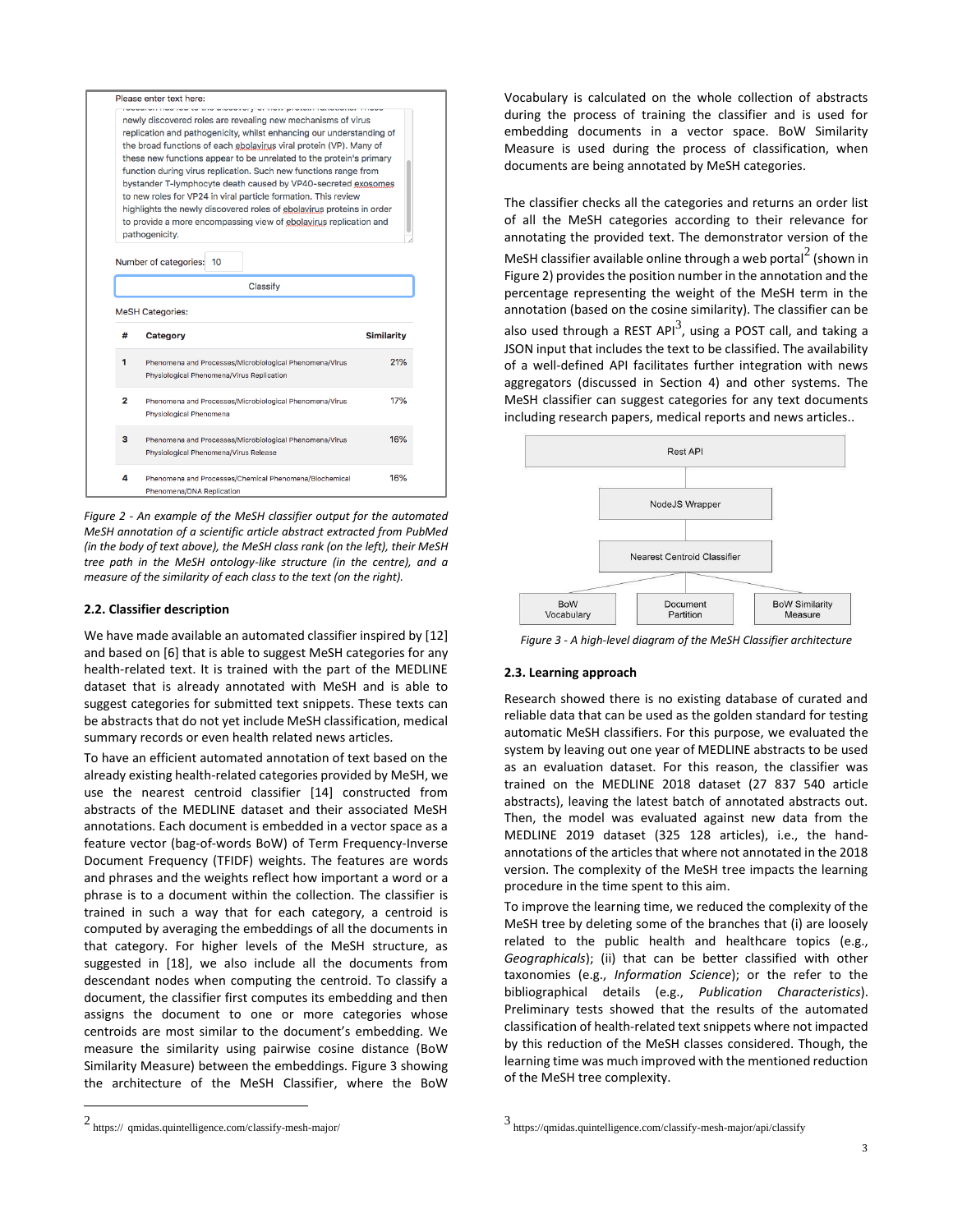## **3. EVALUATION**

### **3.1. Evaluation methodology**

### *3.1.1. Evaluation over research papers*

The main goal was to determine the performance of the MeSH classifier for medical texts. Additionally, the evaluation results should provide an estimate for an optimal similarity cut-off, classification depth and a decision regarding the classification of all MeSH terms or major classes only.

### *3.1.2. Evaluation over news articles*

To guarantee the coherence of the evaluation, we used an adaptation of the evaluation described in Section 3.1.1., but that in this case we have the domain experts annotating articles selected on the context of the health domains corresponding to their areas of expertise. Each of the five experts provided between MeSH annotations to news articles on topics related to their expertise. This allowed us to evaluate the classifier in specific health topics as, e.g., diabetes or mental health.

### *3.1.3. Adopted evaluation approach*

In our evaluation approach, we use the following measures: precision, recall, F1-score and F0.5 score. In our case, precision is the fraction of detected MeSH terms that are relevant for a specific article. Recall is the fraction of the relevant MeSH terms that are successfully detected by the classifier, i.e., the number of correct classes divided by the number of classes that should have been returned. What we consider as "correct" annotations are the terms that were manually assigned by the experts. The precision and recall in terms for Type I and Type II errors can be expressed through the descriptions in Table 2.

|    | <b>Meaning and description</b> |                           |                                                                                                                                        |  |  |  |  |
|----|--------------------------------|---------------------------|----------------------------------------------------------------------------------------------------------------------------------------|--|--|--|--|
| ТP | True<br>Positive               | correctly<br>identified   | Number of detected MeSH classes<br>matching the manual annotation.                                                                     |  |  |  |  |
| FP | False<br>Positive              | incorrectly<br>identified | Number of detected MeSH classes not<br>matching the manual annotation.                                                                 |  |  |  |  |
| ΤN | True<br>Negative               | correctly<br>rejected     | Number of not detected MeSH classes<br>that are also not in manual annotation.<br>This measure is not needed in the F1<br>calculation. |  |  |  |  |
| FN | False<br>Negative              | incorrectly<br>rejected   | Number of manual annotations that<br>were not detected by the MeSH<br>classifier.                                                      |  |  |  |  |

### *Table 2 - Description of the variables used in MeSH classification*

A combination of precision and recall is provided in the form of F1-score or F0.5 score. F1-score is the harmonic mean of precision and recall, while F0.5 score gives more weight to precision. According to the  $F_\beta$  formula (where β is chosen such that recall is considered  $β$  times as important as precision), we can express F1 measure for each article in terms of Type I and Type II errors as follows:

$$
F_{\beta} = \frac{(1+\beta^2) \cdot TP}{(1+\beta^2) \cdot TP + \beta^2 \cdot FN + FP}
$$

Note that, to proceed with the evaluation of the system we left out one year of MEDLINE abstracts to be used as an evaluation dataset.

### **3.2. Optimisation approach**

The evaluation results provide an estimate of an optimal similarity cut-off, and classification depth. We start from the evaluation of the classifier against annotated scientific articles, and then elaborate on the evaluation of the classifier against annotated news articles.

### *3.2.1. Determine optimal similarity cut-off*

The classifier provides a weight value for each label. We would like to determine what would be the optimal cut-off to be used for reporting the predicted labels. In principle, by decreasing the cut-off value we increase the precision and decrease the recall. In Figure 5 we show the calculated the value of F1 for different cut-off thresholds ranging from 0 to 0.9 with step 0.1.

### *3.2.2. Determine optimal tree depth for classification*

We perform our evaluation by comparing matches at different tree depths. The reason is that the aim of the classifier is to assist experts in detecting broader topics, and not find exact MeSH term matches. As the system has been trained on abstracts only, we find that exact matches would be difficult to achieve. Another reason for aiming at broader topics is the intended usage of the classifier on non-medical (news) articles, where detecting those broader topics is a pragmatic goal.

## **3.3. Evaluation results for setting the parameters on the annotation of MeSH classes over scientific papers**

#### *3.3.1. Evaluation Setting*

We have used the experimental evaluation to determine whether only the major MeSH classes should be returned by the classification model or all the relevant MeSH classes. A major MeSH class is a MeSH descriptor, which is viewed as a focus of the paper, while minor MeSH classes are mentioned in the paper. For example, in a paper on survival following myocardial infarction in Ireland, myocardial infarction would be a major term, and Ireland a minor term, as the focus of the paper is on survival, and not on the locations where the patients lived.

### *3.3.2. Evaluation Results*

The diagrams of Figure 4 compare the evaluation results based on the recall (colour code) over the similarity cut-off threshold (Y-axis) and MeSH tree depth (X-axis), for major MeSH classes with those for all MeSH classes. As expected, higher cut-off yields higher precision results and lower recall results. Lower depths yield both better precision and recall. Roughly, for tree depth 3, over cut-off values of approximately 0.35, precision increases to over 50% and below cut-off values of approximately 0.25, recall increases to over 50%. In the case of major MeSH classes, both F1 and F0.5 measures yield similar results. While the performance at level 1 is good, it decreases significantly with greater tree depths. Still, a cut-off 0.35 at level three, would provide average precision 0.64 and F0.5 = 0.17. Both F1 and F0.5 measure yield similar results also in the case of all MeSH classes. The performance at levels 1-2 is good, at level three acceptable, and it then decreases significantly for depths greater than three. Here, a cut-off 0.2 at level two, would provide average precision 0.74 and F0.5 = 0.54; at level three the precision would be 0.6 and F0.5=0.43 (see Figure 5).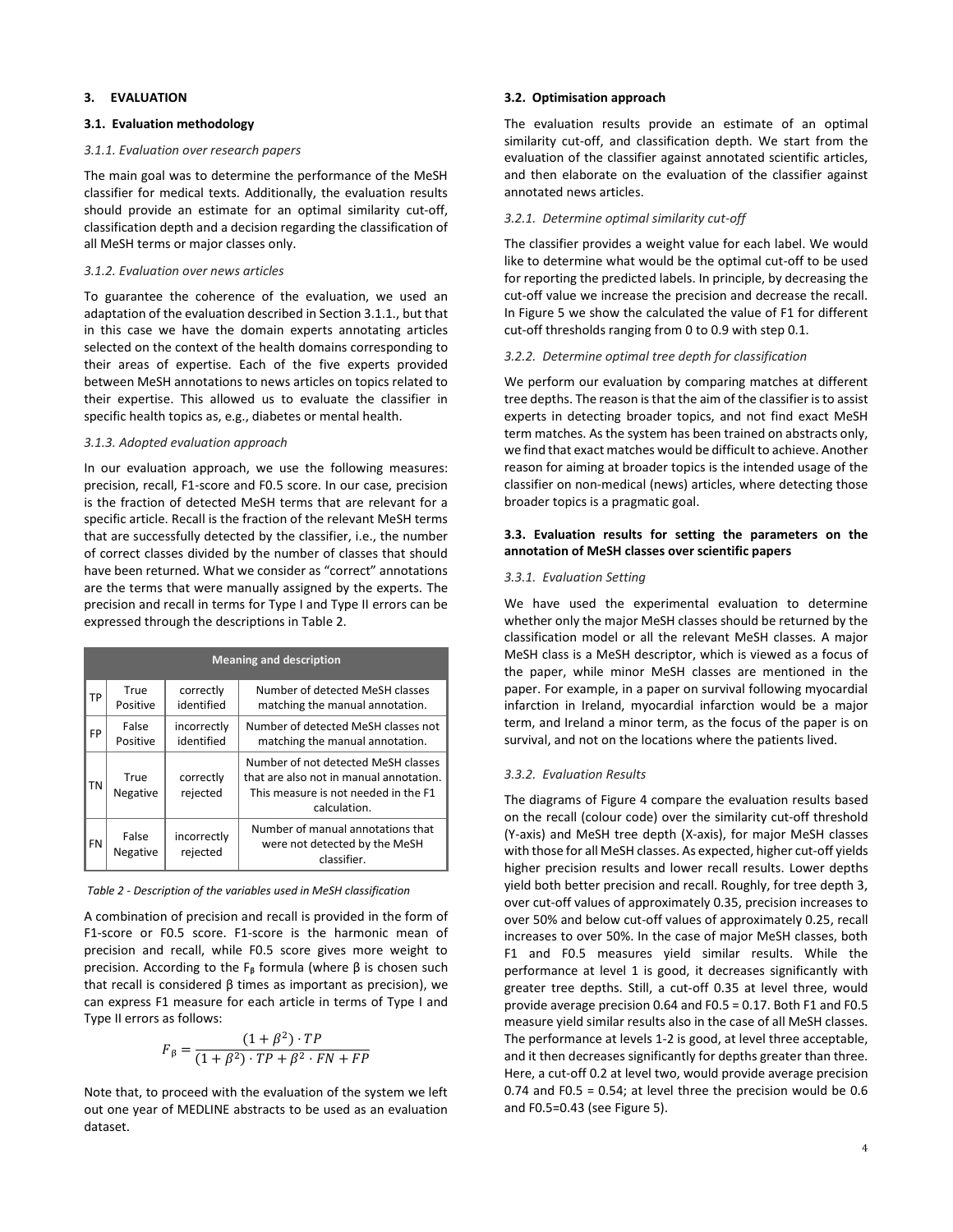Mean Recall - Major MeSH Headings



Mean Recall - All MeSH Headings



*Figure 4 - Precision in the comparison between the MeSH tree depth and the cut-off based on similarity between major MeSH classes (above) and all MeSH classes (below).*







*Figure 5 - F1 measures in the comparison between major MeSH classes (above) and all MeSH classes (below), distinguishing the MeSH tree depth and the cut-off based on similarity for major MeSH classes.*

#### *3.3.3. Evaluation conclusions*

We evaluated several combinations of the three parameters: similarity cut-off [0.15,...,0.5], MeSH three depth [1,...,7] and major vs. all MeSH classes. For those combinations, we have calculated the average precision, recall, F1 and F0.5 measures. As expected, higher cut-offs yield higher precision results and lower recall results. Moreover, lower depths yield both better precision and recall. Compared to evaluation of major MeSH classes, the precision for this evaluation is much better, while recall results for major MeSH classes are slightly better than for this evaluation. Roughly, for three depth 3, over cut-off values of approximately 0.25 precision increases to over 70% and below the same cut-off recall is around 30%. At tree depth three, which is the aim for news items annotation, results are of acceptable quality considering the aim to give emphasis to precision at level three. In conclusion, classification of all MeSH classes performs significantly better at the desired depth of classification, depth three. At that classification depth it is estimated that the optimal similarity cut-off is around 0.2, with precision 0.6 and F0.5=0.43.



*Figure 6 – Precision-recall curve contributing to the optimal choice of the appropriate cut-off at MeSH tree depth 3*

# **3.4. Evaluation results for the annotation of MeSH classes over news articles**

### *3.4.1. Evaluation Setting*

In a second phase of this study, we evaluated the classifier in the context of news articles. For this purpose, we asked five experts (i.e., health professionals with experience in the usage of MeSH) to annotate news articles using the MeSH classes.

Based on the analysis of the prior evaluation over research articles, we considered that the annotation could go up to a fourth level of deepness in the MeSH tree. Thus, we proceeded with providing each of the five experts with a set of news articles and a spreadsheet where they should annotate with three to ten MeSH classes each of the articles. The appropriate MESH Id can be consulted and obtained at the *NIH MeSH Tree View<sup>4</sup> and NIH* M*eSH Search*<sup>5</sup>. In that spreadsheet, each line was an article and the MeSH classes that are annotating it.

<sup>5</sup> https://meshb.nlm.nih.gov/search

<sup>4</sup> https://meshb.nlm.nih.gov/treeView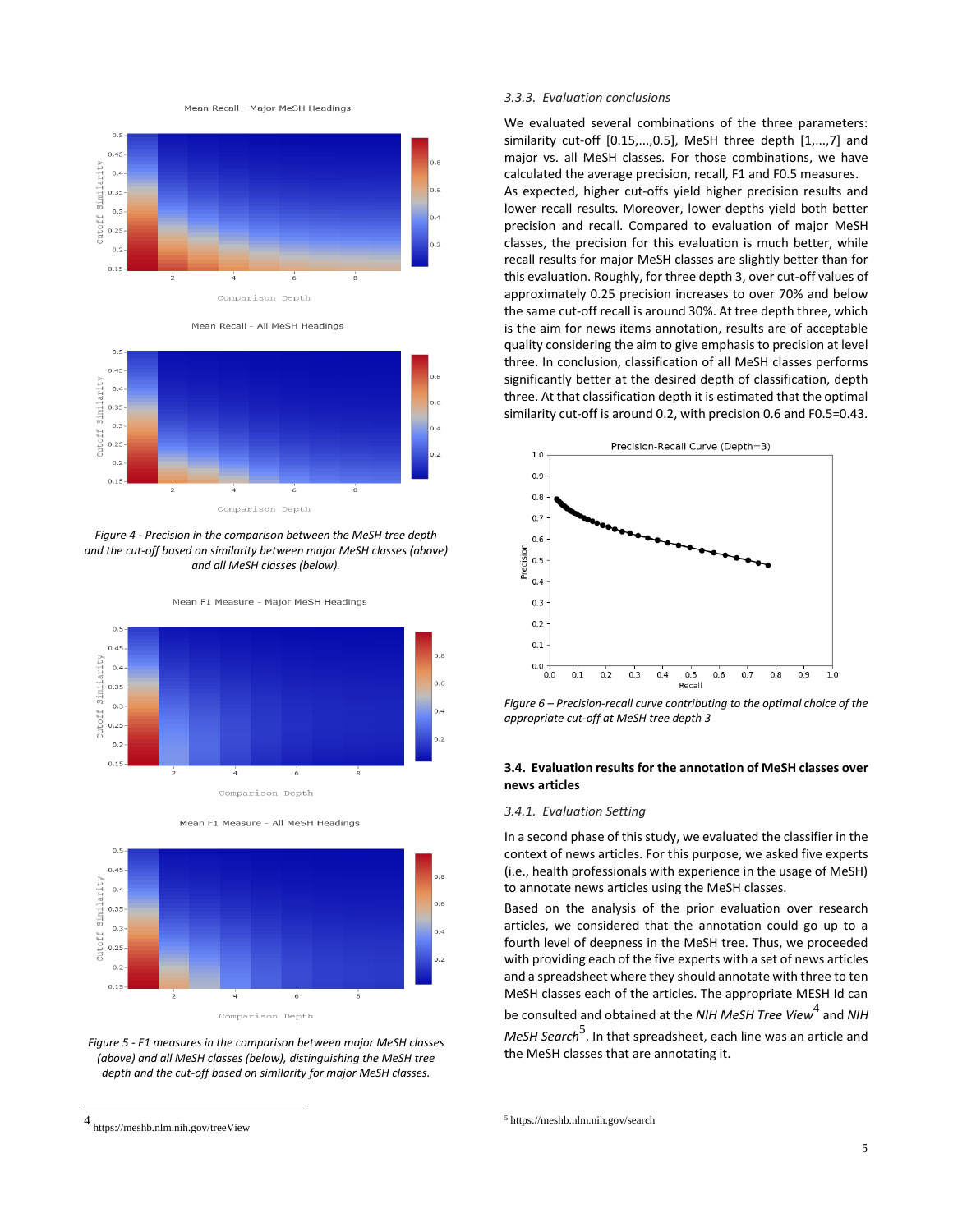For MeSH-based manual annotation, we selected as news topics the five health domains that correspond to recent priorities of

European public health authorities [4]: mental health, diabetes mellitus, coronavirus, childhood obesity, and child in care. In the following paragraphs, we present the results of the evaluation for the first three health scenarios that we chose to analyse in depth. In the conclusions section, show the full range perspective covering the evaluation of the classifier over the five health topics. This will provide us with a range of different examples, which can lead to some conclusions regarding the annotation of health-related news through the MeSH classifier.

(MC1) The term *mental health<sup>6</sup> exists in MeSH with the unique* ID D008603 since 1967. It is defined as the emotional, psychological, and social well-being of an individual or group. It falls on two paths in the MeSH tree under the roots *Psychiatry and Psychology* MeSH category (at deepness 3) and *Health Care*  MeSH categor*y* (at deepness 4)*.* There are 81433 articles annotated with this MeSH class in the 2019 version of MEDLINE we use.

(MC2) The term *diabetes mellitus*<sup>7</sup> exists in MeSH with the unique ID D003920 since 1984. It is defined as a heterogeneous group of disorders characterized by hyperglycaemia and glucose intolerance. It falls on two paths in the MeSH tree under the root *Diseases Category* (at deepness 3 and 5)*.* The 2019 version of MEDLINE we use here includes 315341 articles annotated with this MeSH.

(MC3) The term coronavirus $^8$  also exists in the MeSH tree with the unique ID D017934 since 1994. It is defined as being part of the CORONAVIRIDAE disease family, which causes respiratory or gastrointestinal disease in a variety of vertebrates. It falls on a unique path in the MeSH tree under the roots Coronaviridae (at deepness 6). There are 5976 articles annotated with this MeSH class in the 2019 version of MEDLINE we use.

#### *3.4.2. Evaluation Results*

The diagrams in Figure 6 show the evaluation results where the X-axis is the tree depth, the Y-axis is the similarity cut-off threshold, and the colour code is the result of the evaluation (precision, recall, F1, and F0.5 measures).

Higher cut-off thresholds yield higher precision results and lower recall results. Moreover, lower depths yield both better precision and recall. Roughly, in the case (MC1) for depth 3, over cut-off values of approximately 0.35 precision increases to over 50% and below cut-off values of approximately 0.25 recall increases to over 50%. In the case (MC2), for three depth 3, over cut-off values of approximately 0.27 precision is reaching 80% and below cut-off values of approximately 0.25 recall decreases to over 60%. Similarly, in the case (MC3), for three depth 3, over cut-off values of approximately 0.37 precision increases to over 60% and below cut-off values of approximately 0.23 recall increases to over 50%.

For the case (MC1), a cut-off around 0.3 at level two would provide F1 and F0.5 above 50%. The case (MC2), over a cut-off 0.35 at level two, shows F1 above 0.5 and F0.5 around 0.4.

Finally, in the case (MC3), a cut-off 0.35 at level three, would provide average precision 0.64 and F0.5 = 0.17.

Mean F1 Measure - All MeSH Headings





#### *3.4.3. Evaluation Conclusions*

The study has evaluated combinations of the two parameters similarity cut-off and MeSH three depth - for each of the five MIDAS use cases. We have calculated the average precision, recall, F1 and F0.5 measures for each of these. In conclusion, the classification of MeSH classes over news articles performs significantly better at the desired depth of classification, depth three. Though, the variation between the evaluation of the classification of news articles with different health topics vary over a small range up to deepness 3 much increasing after that.

The results are good up to tree depth three in all cases, where both F1 and F0.5 measure yield similar results. Moreover, the performance at level 1 is good, and decreases significantly with greater tree depths. At that classification depth it is estimated

<sup>6</sup> https://www.ncbi.nlm.nih.gov/mesh/68008603

<sup>7</sup> https://www.ncbi.nlm.nih.gov/mesh/68003920

<sup>8</sup> https://www.ncbi.nlm.nih.gov/mesh/68017934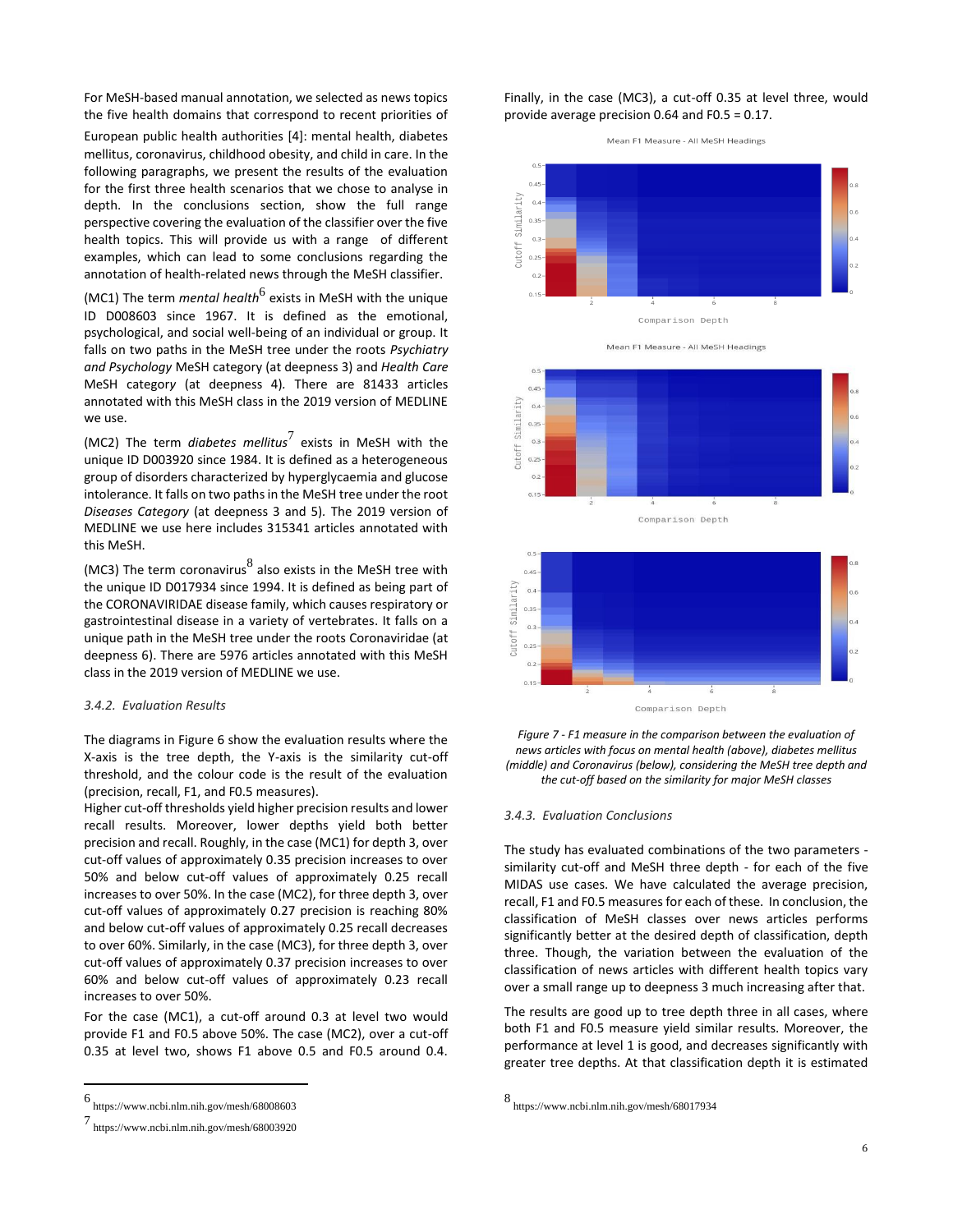that the optimal similarity cut-off is around 0.2, providing precision 0.6 and F0.5=0.43. In all the cases analysed, at tree depth three, which is what the researchers aim for the annotation of news articles, the results vary significantly across the health topics in analysis.

In the table 3 we present results for the five health domains studied providing the optimal threshold values (cut-off, F1) per a given depth of the MeSH tree search. The poor results in the case *Children in Care* are mostly due to the limited number of news items that effectively discuss the topic, making it difficult to have a reasonable expert hand annotation of the related news articles. The case of the annotation of news on the topic of Coronavirus is also challenging because the dimension of the topic in the media is not only on the health sphere, but affecting the lifestyle of the population, the economy, and many other aspects relevant for society In general.

|                                    | <b>MeSH Tree Depth</b> |                |             |                |             |                |             |      |
|------------------------------------|------------------------|----------------|-------------|----------------|-------------|----------------|-------------|------|
| <b>Health</b>                      | 0                      |                | 1           |                | 2           |                | 3           |      |
| <b>Domains</b>                     | cut-<br>off            | F <sub>1</sub> | cut-<br>off | F <sub>1</sub> | cut-<br>off | F <sub>1</sub> | cut-<br>off | F1   |
| Mental<br>Health                   | 0.27                   | 0.73           | 0.19        | 0.52           | 0.25        | 0.25           | 0.19        | 0.13 |
| <b>Diabetes</b><br><b>Mellitus</b> | 0.35                   | 0.7            | 0.25        | 0.45           | 0.37        | 0.3            | 0.31        | 0.13 |
| Coronavirus                        | 0.25                   | 0.5            | 0.24        | 0.19           | 0.21        | 0.19           | 0.18        | 0.17 |
| Infectious<br><b>Diseases</b>      | 0.25                   | 0.55           | 0.22        | 0.22           | 0.22        | 0.18           | 0.19        | 0.08 |
| Childhood<br>Obesity               | 0.31                   | 0.85           | 0.38        | 0.54           | 0.31        | 0.58           | 0.31        | 0.14 |
| Children in<br>Care                | 0.38                   | 0.66           | 0.24        | 0.2            | 0.34        | 0.08           | 0.25        | 0.03 |

Table 3 - The results of the MeSH classifier evaluation on news throughout five different health domains, describing the optimal threshold values (cut-off and F1) per MeSH tree depth.

## **4. CONCLUSIONS AND FUTURE WORK**

We have proposed an innovative approach to advanced search of health-related news to support the workflow of health professionals. The proposed health classification enables the exploration of news and extraction of health-related insights, based on the MeSH vocabulary. One of the impactful applications of that annotation is the exploration of news events and articles in a similar way as in PubMed, with which most researchers in the health domain are familiar with.

The experimental evaluation shows promising results both in the classification of abstracts of scientific articles from MEDLINE, and on the annotation of news articles in English language. In the case of scientific articles, we confronted their automatic annotation with the hand annotations provided in the metadata of MEDLINE. For the news articles, we invited domain experts to annotate the news with MeSH classes and confronted those with the annotation of our classifier.

The automated evaluation in this paper considered several combinations of relevant parameters: a similarity cut-off; and the MeSH three depth. In the case of scientific articles, we compared the evaluation using only the major MeSH classes (annotated by domain experts) against all MeSH classes. In the case of news articles, we compared the evaluation of news relating to five public health policy domains: mental health, diabetes, epidemics, childhood obesity, and children in care.

For the above combinations, we have calculated the average precision, recall, F1 and F0.5 measures. With this analysis we conclude that the classification of scientific articles with all MeSH classes performs significantly better at the MeSH tree depth of classification 3. At that classification depth it is estimated that the optimal similarity cut-off is around 0.2, providing precision 0.6 and F0.5=0.43. In the case of diabetes, the three depth 4 over cut-off values of approximately 0.37 show precision increase to over 60%, while below cut-off values of approximately 0.23 recall increases to over 50%. In the classification of news articles, the health domain that it relates to and the frequency of news seems to have an impact in the evaluation. This study shows that news articles about diabetes get better evaluation results than those on the Coronavirus mostly because of the diversity in the scope of news reflecting the impact in several domains other than health, and the gap to that learned over scientific articles.

Taking into consideration the good results obtained in the classification of health-related news, we will further explore the novelty presented by this MeSH classifier in that domain that entails its own challenges. Future work includes the improvements to the classifier itself, through a differentiated assignment of importance to the MeSH tree branches, refining those that are taken into consideration, and using weights to distinguish the relevance of the classes. Another envisaged improvement is the appropriate inclusion of the information obtained by the qualifiers (that, unlike the descriptors used as MeSH classes in the proposed classifier, provide complementary information).

Further research also includes the evaluation of news articles on a wider range of health-related topics (including, e.g., asthma) which will require a substantial increase of domain experts to annotate with the MeSH classes a selection of related articles. This will provide us with a larger perspective on the efficiency of the classifier across the public health and healthcare scope. It will also help us better understand where learning from the MEDLINE dataset (and from the narrower scope scientific articles it includes) is sufficient to have a satisfactory results on the classification of news articles related to those health topics.

The specific challenges in the hand annotation of MEDLINE articles (where one can annotated with a term and the reader can assume that related terms are represented) might impact the efficiency of the built classifier, which is learning from this labelled dataset. The precision to which the MeSH tree can reach in many health domains is reflected in the choice of MESH classes that are used by the MEDLINE experts to classify these scientific articles. We suspect that the human assumption both from the side of the expert providing the hand annotation and the human reader, make equivalent the annotation of two slightly different MeSH classes. The automated classification does not make these assumptions based on the multitude of parameters inherent to the context of the scientific article, but humans can. This can be partially solved by relying on higher nodes in the tree. Though, an automated classification that aims to provide MeSH classes deeper in the tree would need to tackle this problem.

Furthermore, the evaluation parameters obtained will be used to further optimise the classifier and evaluate the classifier improving its classification of news articles. The proposed classifier enables user to follow a workflow similar to that of